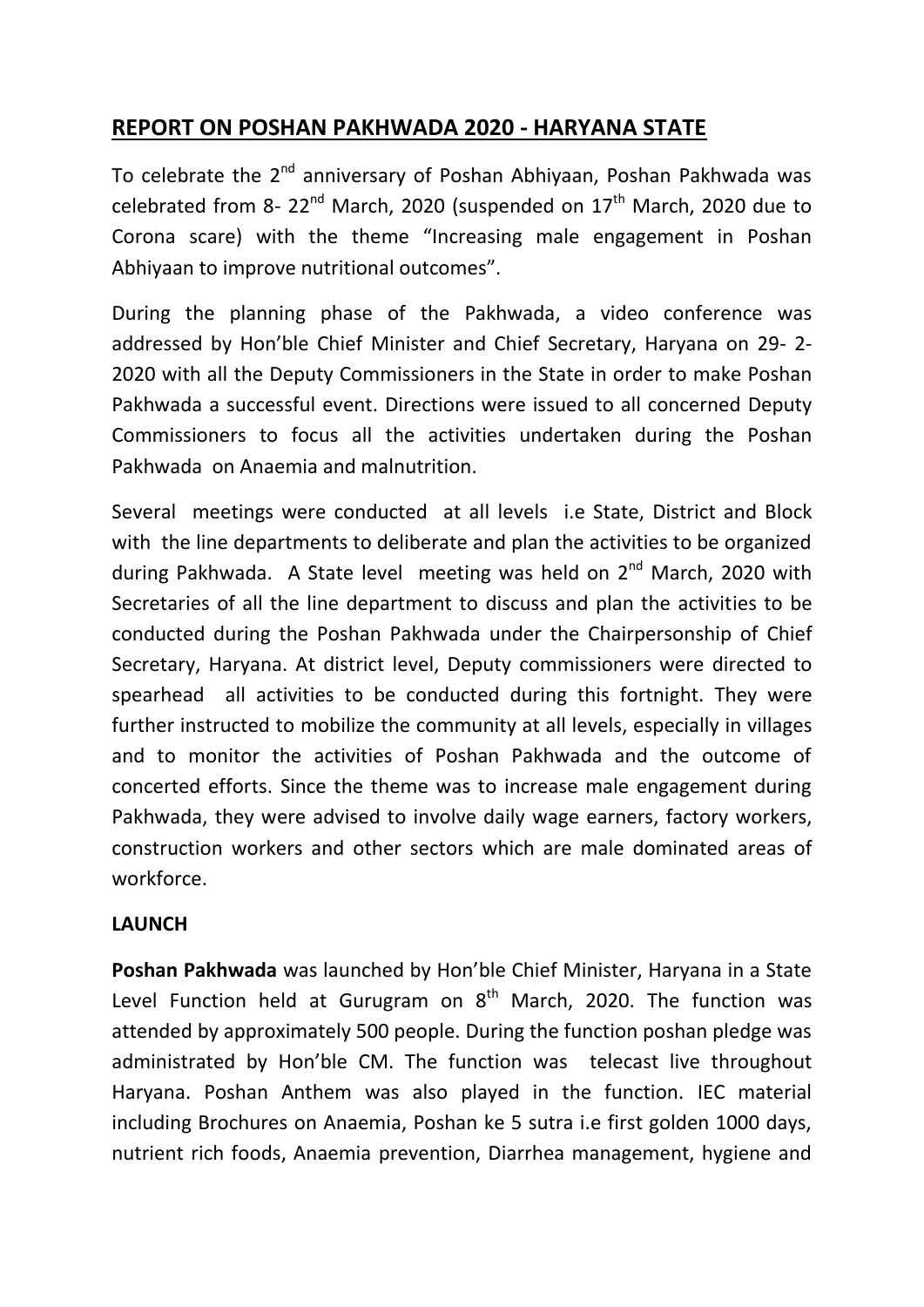sanitation, Dialogue cards, Flip book, two recipe books were unveiled on  $8^{th}$ March, 2020 by Hon'ble Chief Minister.

### **POWER OF GRAM SABHA TOWARDS HEALTHY HARYANA**

All Gram Sabhas were designated as Poshan Panchayats in the States. To ensure greater outreach among people Poshan Pakhwada was launched in every village through Gram Sabha's on  $8<sup>th</sup>$  March,2020.Special focus was laid on Gram Sabha meetings to ensure reaching the community upto grass root level and to ensure participation of male population. 6250 Gram Sabha meetings were held in all villages of the State. 461786 people participated in Gram Sabha meetings including 267784 women and 194002 men. The Gram Sabha meetings were chaired by the Sarpanches of respective villages. During these Gram Sabha meetings issues related to Anaemia, nutrition, safety of women and drugs were discussed. Talks were also given by functionaries of Health Department, Women & Child Development Department and Police Department.

A pledge was also taken in the Gram Sabha meetings to make Poshan Abhiyaan a Jan Andolan and to spread the message of nutrition in every house, school, village and city. IEC material like brochures on Anaemia were distributed and Poshan ke 5 Sutra i.e first golden 1000 days, nutrient rich foods, Anaemia prevention, Diarrhoea management, Hygiene and Sanitation were discussed during Gram Sabha meetings.

## **ACTIVITIES**

**Community Based Events (CBE)** were conducted on 9<sup>th</sup> March, 2020 in which male participation was ensured. In this event 24020 were organized in which 1133538 persons participated.

**Special Anaemia camps** were organized for children, adolescent girls and pregnant and nursing mothers on  $11<sup>th</sup>$  March, 2020 which were jointly conducted by Health department, Education and WCD department. At the Anganwadi Centres and Primary Health Centres (PHC) screening and identification was done by HB testing of 40518 children (6 month to 5 years), 7285 children (5-9 years), 4583 children (10-19 years) and 4056 pregnant and lactating women were done. Counseling on Anaemia was done by Health and ICDS functionaries during which the people were made aware about the Do's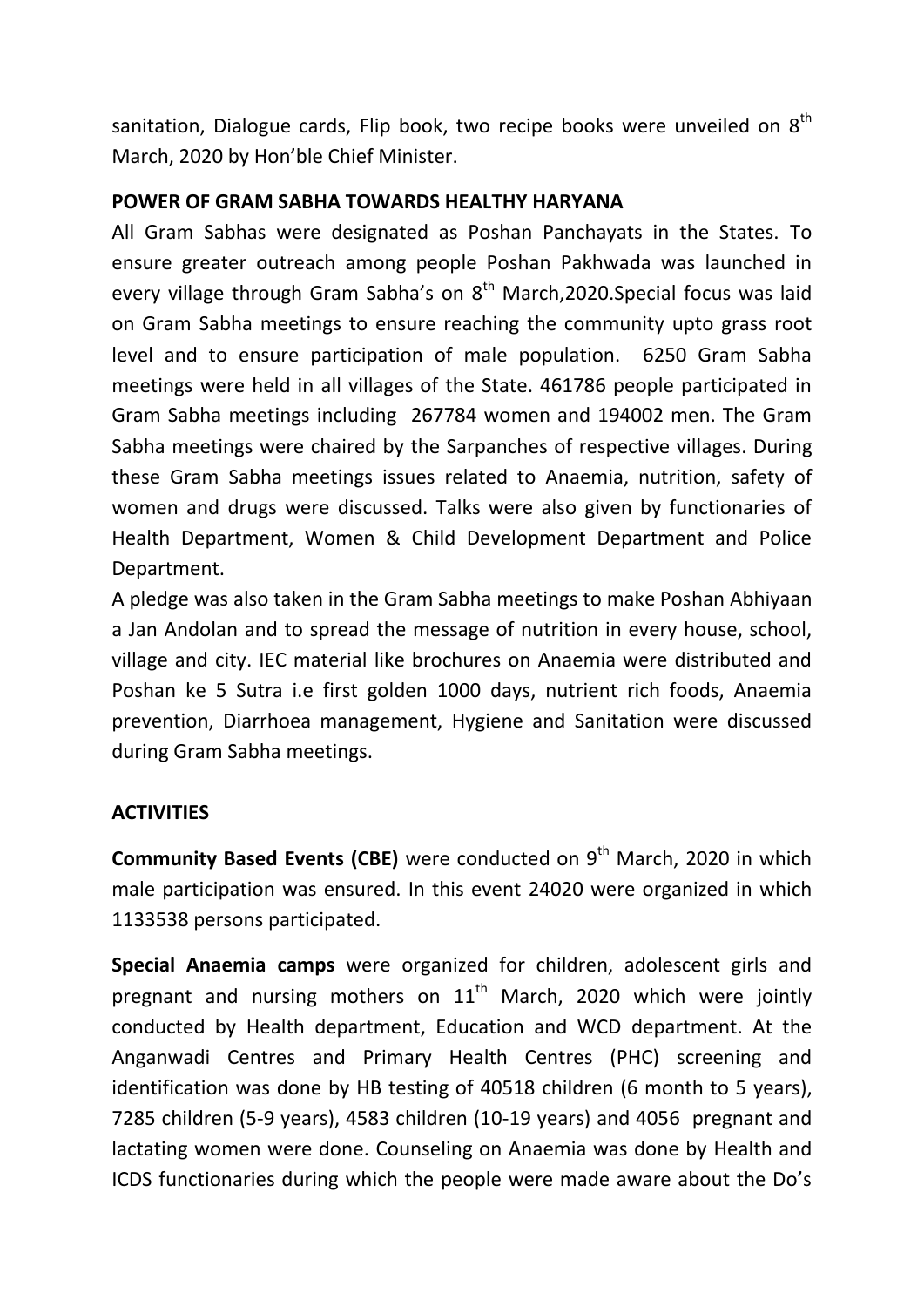and Don'ts, the foods to be eaten, IFA supplementation and healthy practices to be adopted for prevention of Anaemia. IFA tablets were distributed to children, adolescent girls, pregnant and lactating women.

**Home Visits were organized** by AWWs to spread message on Malnourishment, Anaemia, Menstrual Hygiene, exclusive breast feeding, timely initiation of complementary feeding for malnourished children and pregnant & lactating mothers, message on hand washing, personal hygiene and sanitation especially in view of spread of Corona virus, message on exclusive Breast feeding and timely initiation of complimentary feeding. Total 313848 home visits were organized by AWWs.

**17623 Cycle Rallies** of children at Block levels were organized holding Banners on Nutritional Messages and Hygiene and Sanitation. Awareness among masses was done through Poshan Raths, Poshan Walks, PRABHAT Pheri's with slogans on Hygiene & Sanitation & Live demonstration of Hand Washing technique by the AWWs at the Districts, Blocks and Villages.

**Rangoli competitions** were held at district level on theme nutrition. For Rangoli, different coloured vegetables, fruits were used to add colour to your diet for good nutrition. Stress was also laid for adding atleast one colour vegetable/fruit in daily diet to get a wide range of healthy nutrients.

**Workshops** were organized at districts on Anaemia, Corona sanitation and hand wash at District level. During the workshops recipe competition on iron rich diet was conducted and women suffering from Anaemia were given kits. During these workshops male members of the families were invited.

On 14th March, 2020 **5826 Village Health Sanitation Nutrition Days (VHSND)** were celebrated during which Health camps were organized for children, adolescent girls and pregnant and lactating women. Health checkup of uncovered beneficiaries in convergence with Health Department. Growth monitoring was done by AWW by taking Height and weight of children. Counseling of Mothers/Care takers and men whose children are malnourished and Mothers who are at risk. POSHAN Panchayats were also involved in celebration of VHSND to promote male participation.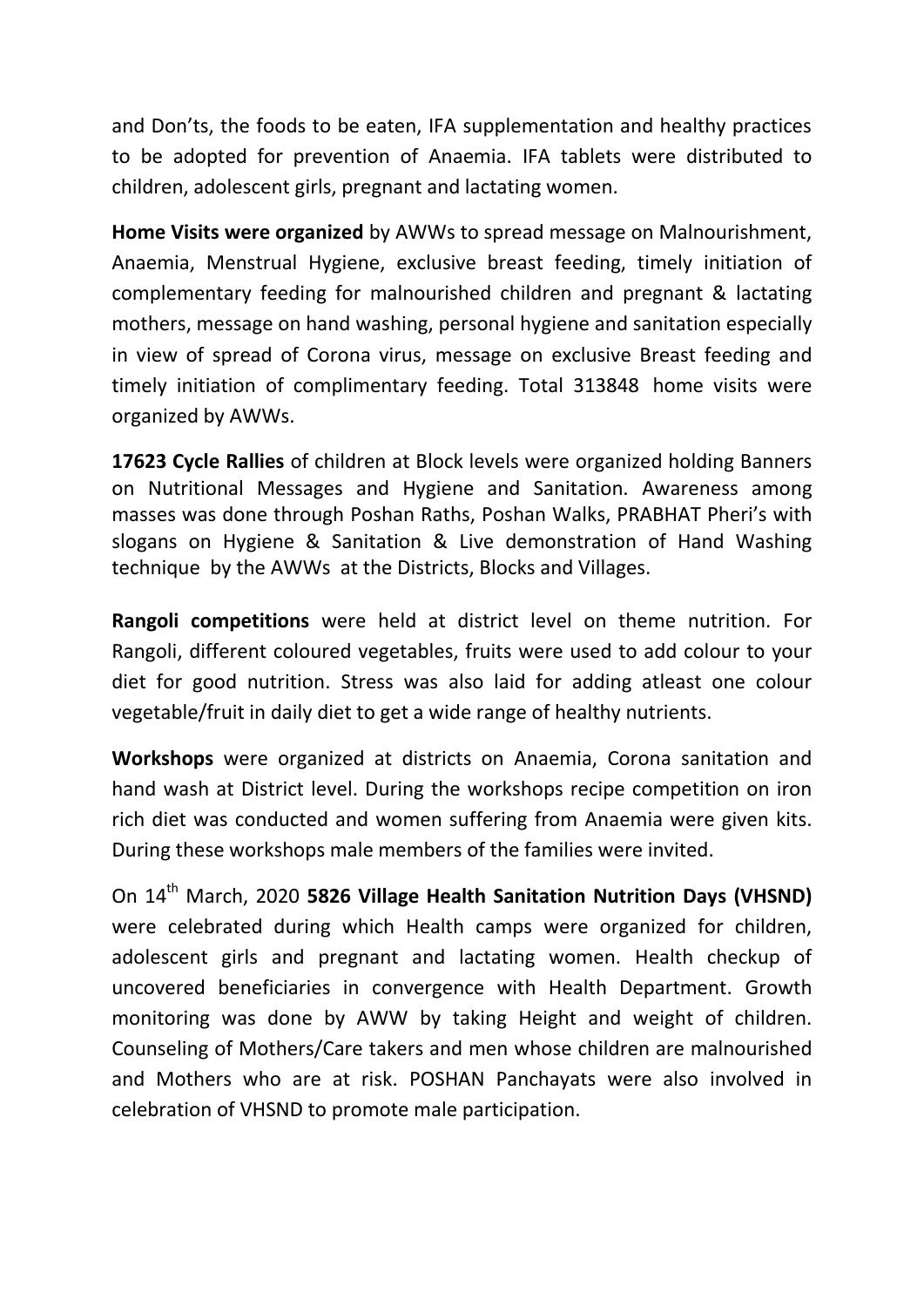**Demonstration of home based baby foods** were done by the anganwadi workers and supervisors. Counseling of pregnant women on exclusive breast feeding and timely introduction of complementary foods like banana, mashed potato, suji kheer etc was done.

**26063 Special cleaning drives** were carried out in all the villages and the anganwadi centers in Haryana which was ensured by the poshan panchayats. Daily home visits were conducted by the anganwadi workers. Intensive use of poshan anthem was ensured during the pakhwada. Oaths were delivered during all the activities carried out at village/ block/ district level. Selfie points were created. Awareness on corona was also done during the pakhwada.

#### **IEC MATERIAL**

IEC material including flipbook, dialogue cards, two recipe books, Poshan ke paanch sootra were unveiled on 8<sup>th</sup> March, 2020. IEC material like Brochure on Anaemia, Poshan ke 5 sutra i.e first golden 1000 days, nutrient rich foods, anaemia prevention, Diarrhea management, hygiene and sanitation, Dialogue cards, Flip book and its guidelines printed by all DPOs and distributed by all DPOs and were discussed during Gram Sabha meetings.

A brochure on Anaemia was specially prepared for the Poshan Pakhwada and was distributed at village level to create awareness.The brochure depicting information on the prevalence of Anaemia in Haryana among children and women, its causes, symptoms and the interventions .Community was also informed about iron rich food for prevention alongwith their iron contents.

#### **PARTICIPATION STATUS**

94462 activities were conducted during the Pakhwada from  $8^{th}$  to  $16^{th}$  March, 2020 with a total participation of 19920863 persons out of which 4345847 were adult male, 8354118 were adult female, 3172423 were male children and 3607454 were female children. The details of participation on various themes like Poshan, Breastfeeding, immunization, Anaemia etc in state is enclosed at Annexure-I. Department wise detail of the participation during Poshan Pakhwada is enclosed at Annexure-II. In view of Corona Scare, field functionaries were directed to restrict to small gatherings for the events to be conducted during the Pakhwada in order to ensure social distancing.